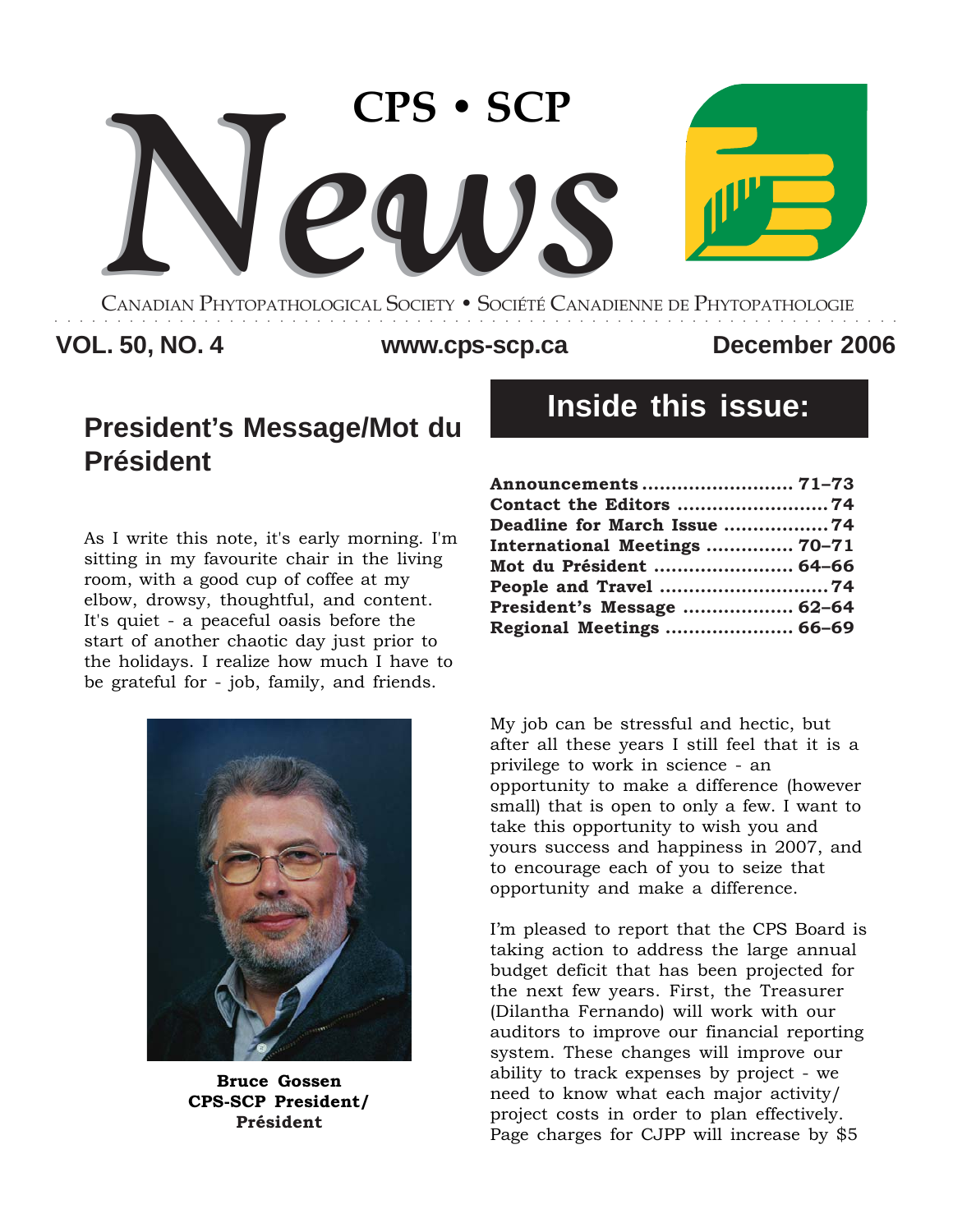per page in 2007, and the Board will bring a proposal for a modest increase in membership fees to the annual meeting for discussion and (hopefully) approval by the membership. Several other small changes have been made or are under discussion that together should reduce this deficit in the coming years. Although we are still in a deficit position, we're moving in a positive direction.

One of the items from the Strategic Plan that has generated a lot of comment is electronic submission of manuscripts. The editorial board of CJPP is looking into an automated manuscript processing system (likely expensive!). However, the Senior Editor

meetings. I encourage the organizers of upcoming meetings to contact the Treasurer with detailed requests for support of these functions.

To highlight the activities and successes of our regional groups, the CPS Board has asked the webmaster (Lakkhdar Lamari) to develop a template for a web page(s) for each regional group. The page should include meeting notices, minutes, proceedings, and pictures, but could also include notification of scholarships and bursaries, grant application forms and deadlines, information about localized disease outbreaks, etc. I'm looking forward to seeing several pages go up early in

(Zamir Punja) has asked me to remind everyone that authors can save

*"I have attended a number of CPS regional meetings this fall, and have enjoyed seeing the diversity of activities and research that is going on across the country. "*

2007, and hope that each regional group will have their own page by the end of the year.

One of the positive characteristics of almost all of the meetings that I've attended this year (national and regional) has been the active involvement of graduate students. As an example, two students from Guelph have brought a proposal to the Board to pull together a student e-bulletin. They are currently looking for volunteer contributors and collators (see the description in this issue of CPS-SCP News). This is a terrific initiative, and I encourage students (and their supervisors) to get behind it and contribute to its success.

> Scanned versions of historic volumes of the Canadian Plant Disease Survey have recently been made available on the website. At present, volumes going back to the 1960s have been uploaded, and more will be added as scanning is completed. This material is available as the result of co-operation between CPS and PMRA. In addition, Gayle Jesperson and Robin

time by submitting manuscripts electronically (see current Instruction to Authors). One of the most important ways to speed up manuscript publication is for each of you to agree to act as a reviewer when asked, and to return the reviewed manuscript promptly. As with the rest of our society, CJPP functions because CPS members volunteer and make it happen.

I have attended a number of CPS regional meetings this fall, and have enjoyed seeing the diversity of activities and research that is going on across the country. Through its Strategic Plan, CPS is committed to continuing to build on the success of regional meetings. The Board wants to encourage the development and growth of our regional groups by providing support for special events such as guest speakers and symposia at regional meetings. Also, we hope that workshops to provide training opportunities (e.g., aimed at members from industry) will become a regular feature at regional and national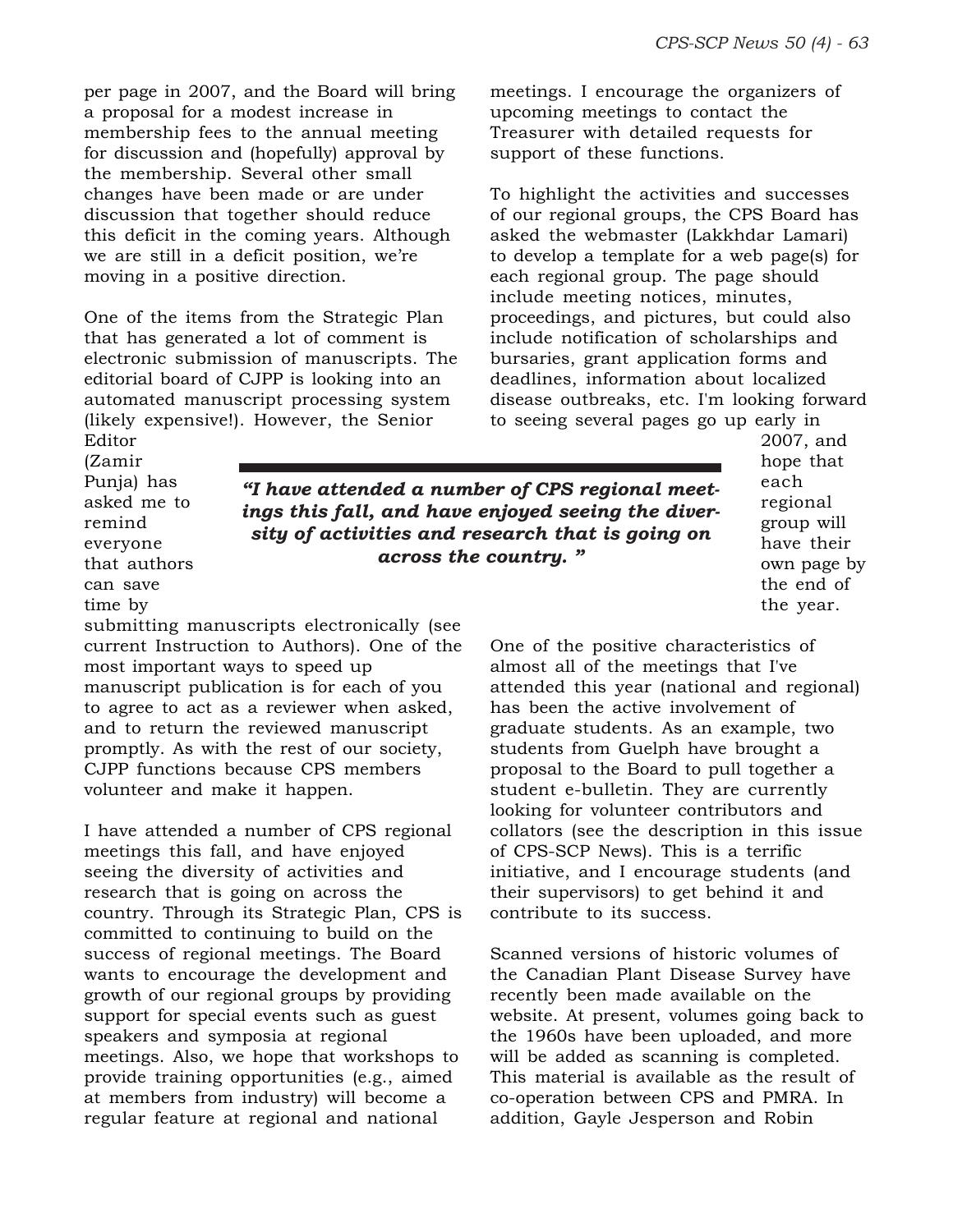Morrall have almost completed a detailed table of contents for CPDS that goes back to the 1940s. This will increase the accessibility of the information in these volumes.

Another item that will be soon be available on the CPS website is an archive of the Pest Management Research Report. This publication was nearly lost with the demise of CARC and the Expert Committee System that occurred in 2006. As a result of prompt action from the Science Policy Committee, CARC transferred the PMRR archives to CPS. The call letter for the PMRR was sent out in December 2006 under the auspices of CPS. The mandate of this small publication has been broadened substantially in recent years. I urge each member to submit an article to the 2006 edition, to contribute to the success of this publication.

Don't forget to mark your calendars for the annual national CPS meeting, which will be held in conjunction with Plant Canada June 10 – 14, 2007 in Saskatoon. Details (registration fees, deadlines, formats, etc.) will be available on the Plant Canada website (accessed via a link on the CPS website) early in January.

Although there are many more issues being addressed and actions being contemplated, this particular missive has gone on long enough. Once again, on behalf of the Board, I wish you all the best in 2007.

J'écris cette note à une heure matinale. Je suis assis dans mon fauteuil favori dans la salle de séjour, une bonne tasse de café à mes côtés, somnolent, pensif et satisfait. C'est calme – une oasis paisible qui précède le début d'une autre journée folle juste avant la période des Fêtes. Je réalise à quel point je suis choyé – par mon emploi, ma famille et mes amis. Il peut arriver que mon travail soit stressant et mouvementé, mais, après toutes ces années, je crois encore que c'est un privilège de travailler en sciences – c'est l'occasion de changer des choses (même petites); une chance que peu de gens ont. J'en profite pour vous souhaiter, ainsi qu'à vos proches, du succès et du bonheur en 2007, et pour encourager chacun de vous à saisir la chance de changer des choses.

Je suis heureux de vous informer que le Conseil d'administration de la SCP a pris des mesures pour s'attaquer à l'important déficit budgétaire qui a été annoncé pour les quelques prochaines années. D'abord, le trésorier (Dilantha Fernando) travaillera de concert avec nos vérificateurs pour améliorer notre système de rapports financiers. Ces changements faciliteront le suivi des dépenses par projet – nous avons besoin de savoir combien chaque activité ou projet coûte de façon à mieux planifier. Les frais de page du CJPP seront majorés de 5 \$ par page en 2007 et le Conseil soumettra à l'assemblée annuelle, pour discussion et approbation (je l'espère) par les membres, une proposition pour augmenter légèrement la cotisation. Plusieurs autres changements mineurs ont été faits ou font l'objet de discussions et devraient, ensemble, contribuer à réduire le déficit dans les années à venir. Même si nous sommes toujours déficitaires, nous allons dans la bonne direction.

La soumission électronique des manuscrits est un des éléments du Plan stratégique qui a soulevé le plus de commentaires. Le comité de rédaction du CJPP examine un système de traitement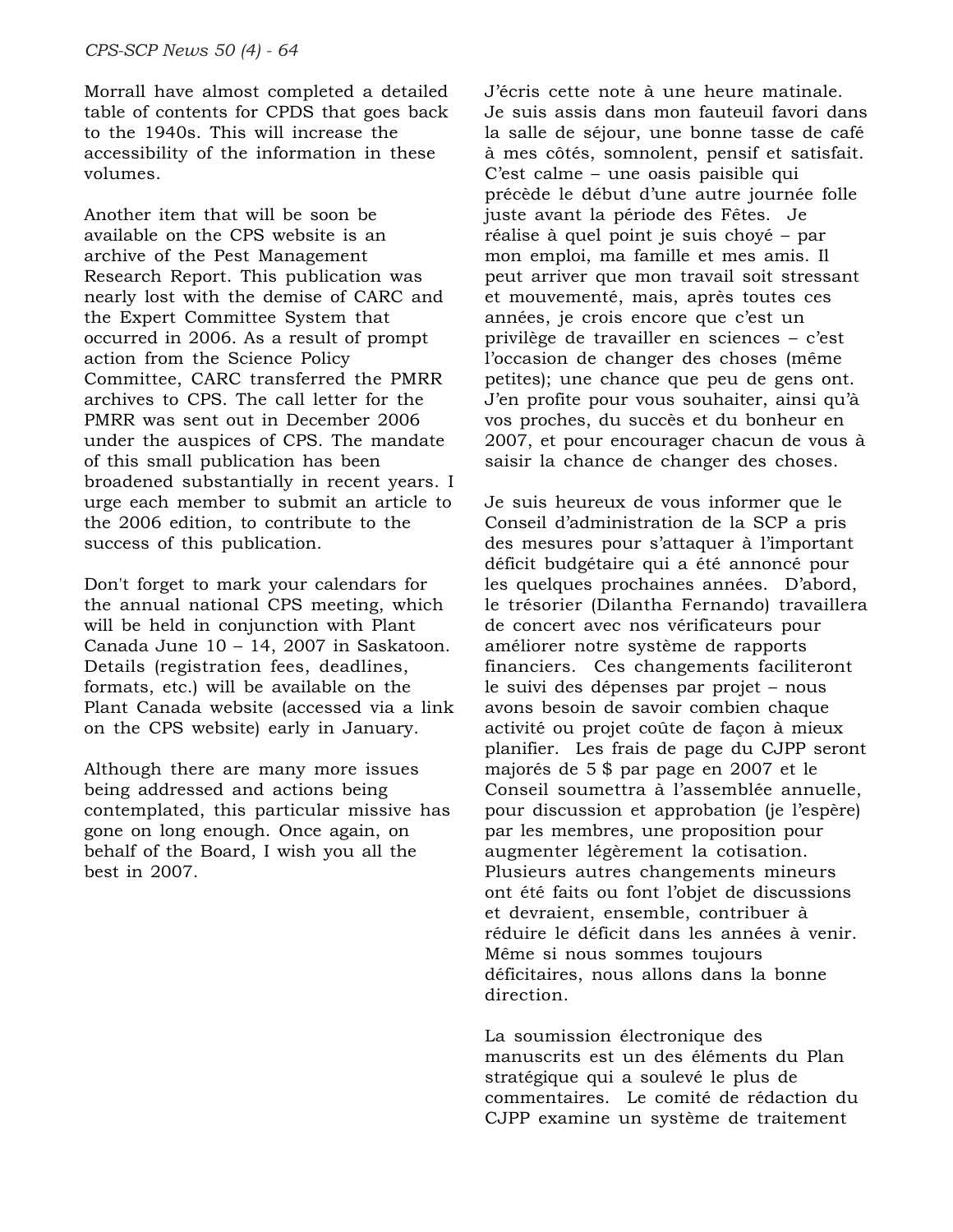automatique des manuscrits (vraisemblablement dispendieux!). Cependant, le Directeur scientifique (Zamir Punja) m'a demandé de rappeler à chacun que les auteurs peuvent épargner du temps en soumettant leurs manuscrits par voie électronique (voir les actuelles *Recommandations aux auteurs*). Un des plus importants moyens pour accélérer la publication d'un manuscrit, c'est d'accepter d'examiner un manuscrit lorsqu'on vous le demande et de le retourner sans tarder une fois révisé. Tout comme pour les autres activités de notre société, le CJPP fonctionne grâce au volontariat des membres.

Cet automne, j'ai assisté à quelques réunions régionales de la SCP, et c'est Conseil de la SCP a demandé au webmestre (Lakkhdar Lamari) de développer un modèle pour une ou des pages Web pour chaque groupe régional. La page devrait inclure les avis de réunion, les procès-verbaux, les comptes rendus et des photos, et pourrait aussi inclure des annonces de bourses d'études, des formulaires de demande de subvention et les dates limites, des informations sur des épidémies locales, etc. J'espère que plusieurs pages verront le jour tôt en 2007 et que chaque groupe régional aura sa propre page avant la fin de l'année.

Un des bons côtés de presque toutes les réunions auxquelles j'ai assisté cette année (nationale et régionales) fut

avec plaisir que j'ai constaté la diversité des activités et des recherches qui se déroulent à

*<<Cet automne, j'ai assisté à quelques réunions régionales de la SCP, et c'est avec plaisir que j'ai constaté la diversité des activités et des recherches qui se déroulent à travers le pays.>>*

l'implication des étudiants diplômés. Par exemple, deux étudiants de Guelph ont acheminé

une proposition au Conseil lui demandant de se joindre à eux pour mettre sur pied un e-bulletin étudiant. Ils sont actuellement à la recherche de collaborateurs volontaires (voir la description dans le présent numéro du *CPS-SCP News*). C'est une initiative formidable; j'encourage les étudiants (et leurs superviseurs) à partager cette idée et à contribuer à sa réussite.

Depuis peu, une version numérisée des anciens volumes de l'*Inventaire des maladies des plantes au Canada* est disponible sur notre site Web. Actuellement, les volumes allant jusqu'aux années 1960 ont été téléversés et d'autres seront ajoutés à mesure que la numérisation sera complétée. Ce matériel est disponible grâce à la coopération entre la SCP et l'ARLA. De plus, Gayle Jesperson et Robin Morrall ont presque complété une table des matières

travers le pays. Par son Plan stratégique, la SCP s'est engagée à continuer à exploiter le succès des réunions régionales. Le Conseil désire encourager le développement et la croissance de nos groupes régionaux en leur fournissant un

soutien pour des évènements spéciaux lors de réunions régionales comme des présentations par des conférenciers invités et des colloques. De plus, nous espérons que des ateliers visant la formation pratique (p. ex., destinés aux membres provenant de l'industrie) deviendront une caractéristique des réunions régionales et nationales. J'encourage les organisateurs des réunions à prendre contact avec le trésorier et à soumettre des propositions détaillées en vue d'un soutien pour ces activités.

Afin de mettre en évidence les activités et les succès de nos groupes régionaux, le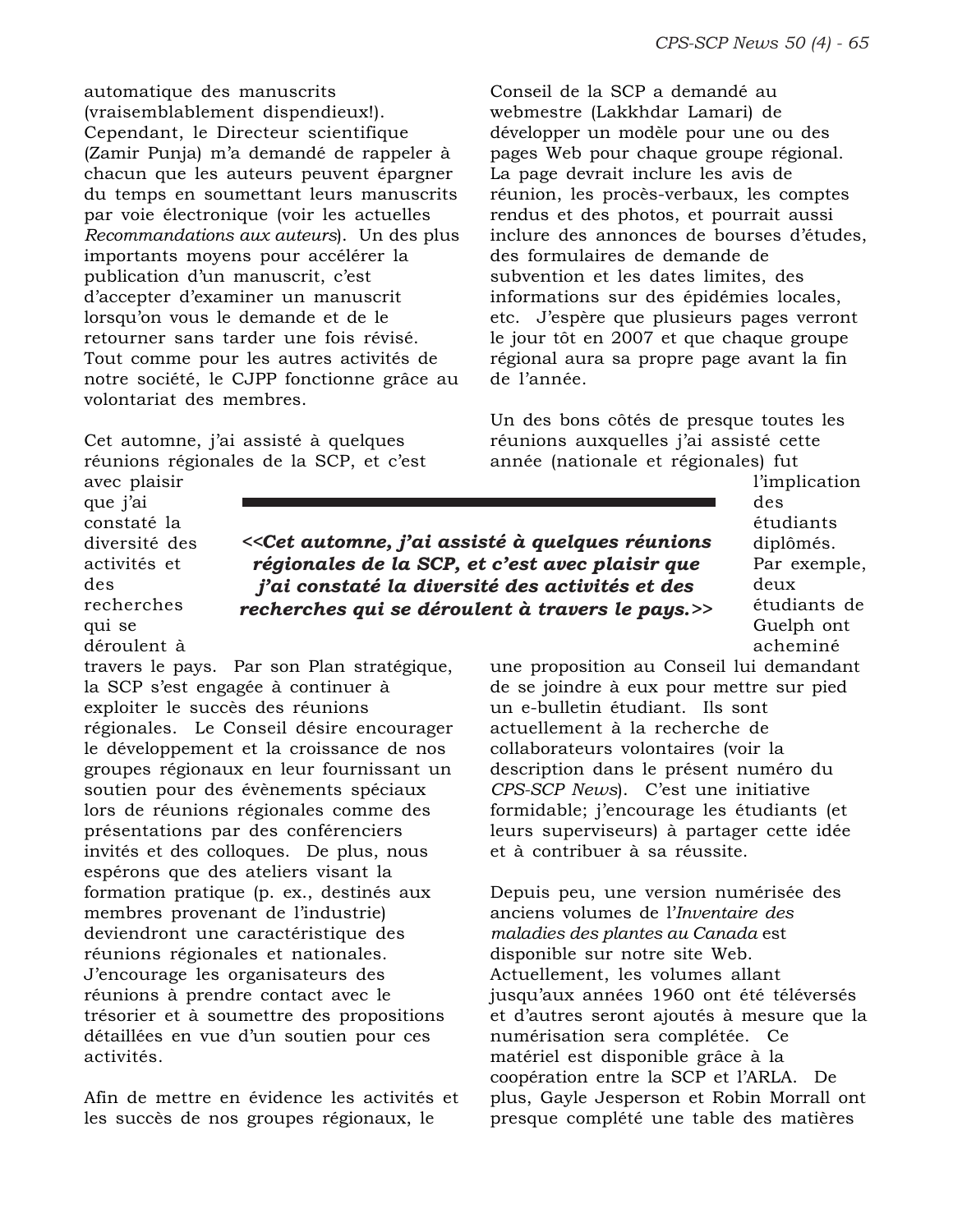détaillée du *CPDS* qui recule jusqu'aux années 1940. Elle augmentera l'accessibilité de l'information contenue dans ces volumes.

Un autre produit sera bientôt disponible sur le site de la SCP; ce sont les numéros archivés du *Pest Management Research Report*. Cette publication fut presque perdue à la suite de la fermeture, en 2006, du CRAC et de son système de comités d'experts. Grâce à la réaction rapide du Comité de la politique scientifique, le CRAC a transféré à la SCP les archives du *PMRR*. La lettre d'appel pour le *PMRR* fut envoyée en décembre 2006 sous les auspices de la SCP. Le mandat de cette petite publication a été considérablement élargi ces dernières années. J'exhorte chaque membre à soumettre un article pour l'édition de 2006, afin de contribuer au succès de cette publication.

N'oubliez pas d'inscrire à votre agenda la réunion annuelle nationale de la SCP qui sera tenue conjointement avec Plant Canada du 10 au 14 juin 2007 à Saskatoon. Les détails (frais d'enregistrement, échéances, formats, etc.) seront disponibles sur le site Web de Plant Canada (accessible via un hyperlien sur le site Web de la SCP) tôt en janvier.

Même s'il y a eu plusieurs autres questions abordées et actions envisagées, la présente missive est suffisamment longue et je m'arrête ici. Encore une fois, au nom du Conseil, je souhaite à tous une bonne année 2007.

# **Regional Meetings**

#### **CPS British Columbia Regional Meeting Report 2006**

The BC regional meeting was held at Agriculture and Agri-Food Canada's Pacific Agriculture Research Centre, Summerland on October 23-24. There were over 50 attendees with a total of 20 talks and eight posters covering topics on genomics, varietal resistance, bio-control, chemical control, fungi, viruses, yeast and nematodes. We had a very competitive student paper competition, with awards going to Geoff M. White, Faculty of Land and Food Systems, University of British Columbia (supervisor Dr. D. Rochon), for for his talk entitled, "Does 14-3-3 assist in the infection cycle of cucumber necrosis virus?" ( $3<sup>rd</sup>$  place = \$50); Syama Chatterton, Dept. of Biological Sciences, Simon Fraser University (supervisor Dr. Z. Punja), for her talk entitled, "Mechanisms of biological control of Fusarium root and stem rot on greenhouse cucumber by *Gliocladium catenulatum*."(2nd place = \$75); and Guangzhi Zhang, Dept. of Botany, University of British Columbia (supervisor Dr. H. Sanfaçon) for his talk entitled, "Evidence that the X2 protein of tomato ringspot virus is a membrane anchor for the viral replication complex."  $(1<sup>st</sup>$  place = \$100). Awards were made possible by a \$150 contribution from the Canadian Phytopathological Society, supplemented by \$75 from attendees' registration fees.

We were fortunate to have exceptional talks presented by our two guest speakers, on modelling systems for global climate change (Dr. Denise Neilsen) and new techniques in tree fruit pathology (Dr. Bob Spotts). For those who attended the banquet and heard Bob Spotts's talk on Alaskan grizzlies in Katmai National Park, don't forget to book your adventure vacation this year!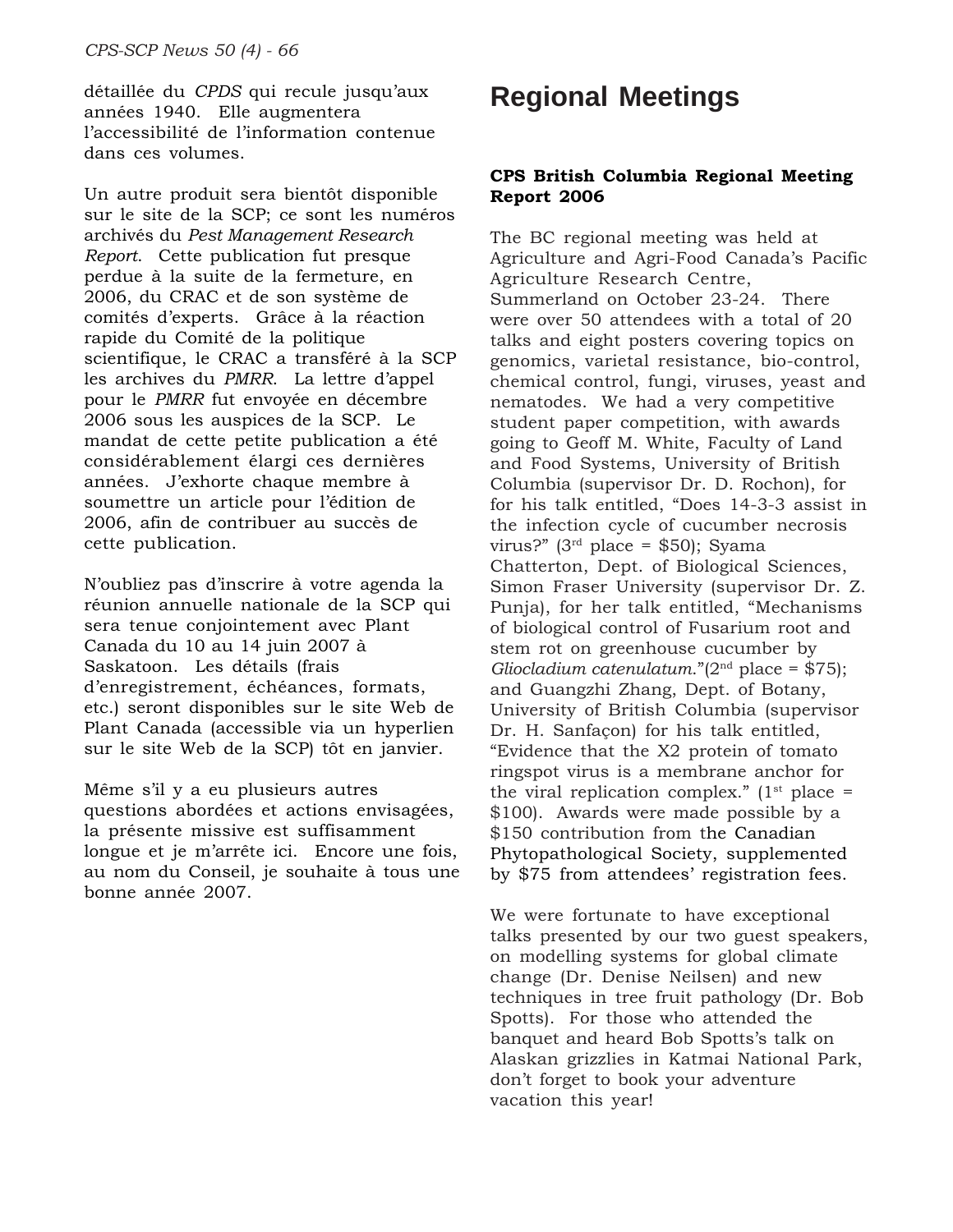Many thanks to Dan O'Gorman, who chaired the Summerland organizing committee. Dan would like to thank everyone who helped in putting the meeting together, with very special thanks to Sarah Stokes and Paula Haag who kept things moving along smoothly.



Guangzhi Zhang, Dept. of Botany, University of British Columbia, 1st place student paper competition, CPS BC regional meeting

At the business meeting on Oct. 23, we were delighted to welcome Dr. Bruce Gossen, CPS President, who explained the challenges and opportunities facing our society in the coming years, including the reason for minor increases in publication and membership fees. Dr. Gossen outlined the goals of the new 5-Year Strategic Plan, including development of a Canadian "Plant Health Network". Discussion of the use of BC CPS Regional investment funds was tabled until the 2007 meeting when more members are expected to be present. A "2010 Committee" chaired by Tom Forge, with assistance from Karen Bedford and Gayle Jesperson was struck to begin planning for the National CPS Meeting in BC in 2010.

Dr. Zamir Punja could not be present but conveyed an invitation to host the next

regional meeting at Simon Fraser University in Burnaby in October, 2007, which was unanimously accepted.

Report submitted by: J. Elmhirst, CPS BC Regional Representative and D. O'Gorman, 2006 BC Regional Meeting Chair

### **2006 Annual Meeting of the Plant Pathology Society of Alberta**

The 27th Annual Meeting of the Plant Pathology Society of Alberta (PPSA) was held from November 7-9, 2006 at the Lister Conference Centre, University of Alberta, in Edmonton. A total of 53 research, industry and extension personnel from throughout Alberta registered for the meeting, as did several out-of-province plant pathologists, including Dr. Mary Ruth McDonald (University of Guelph, Guelph, ON) and Dr. Bruce Gossen (Agriculture and Agri-Food Canada, Saskatoon, SK). In addition to presenting a research poster, Dr. Gossen attended the meeting in his capacity as President/Président of the Canadian Phytopathological Society/La Société Canadienne de Phytopathologie, and provided an update on CPS/SCP activities during the plenary session.

The registered participants received indepth information on the latest research and disease survey findings through 16 oral presentations and 16 posters. A total of 6 oral papers and 7 posters were presented by students from the University of Alberta, the University of Lethbridge, and Winston Churchill High School/AAFC Lethbridge. These were judged by a panel consisting of Mary Ruth McDonald, Bruce Gossen and Mike Harding in order to choose winners of the Best Student Oral Presentation and Best Student Poster Awards. The Best Oral Presentation Award was won by Ms. Kelley Dunfield, for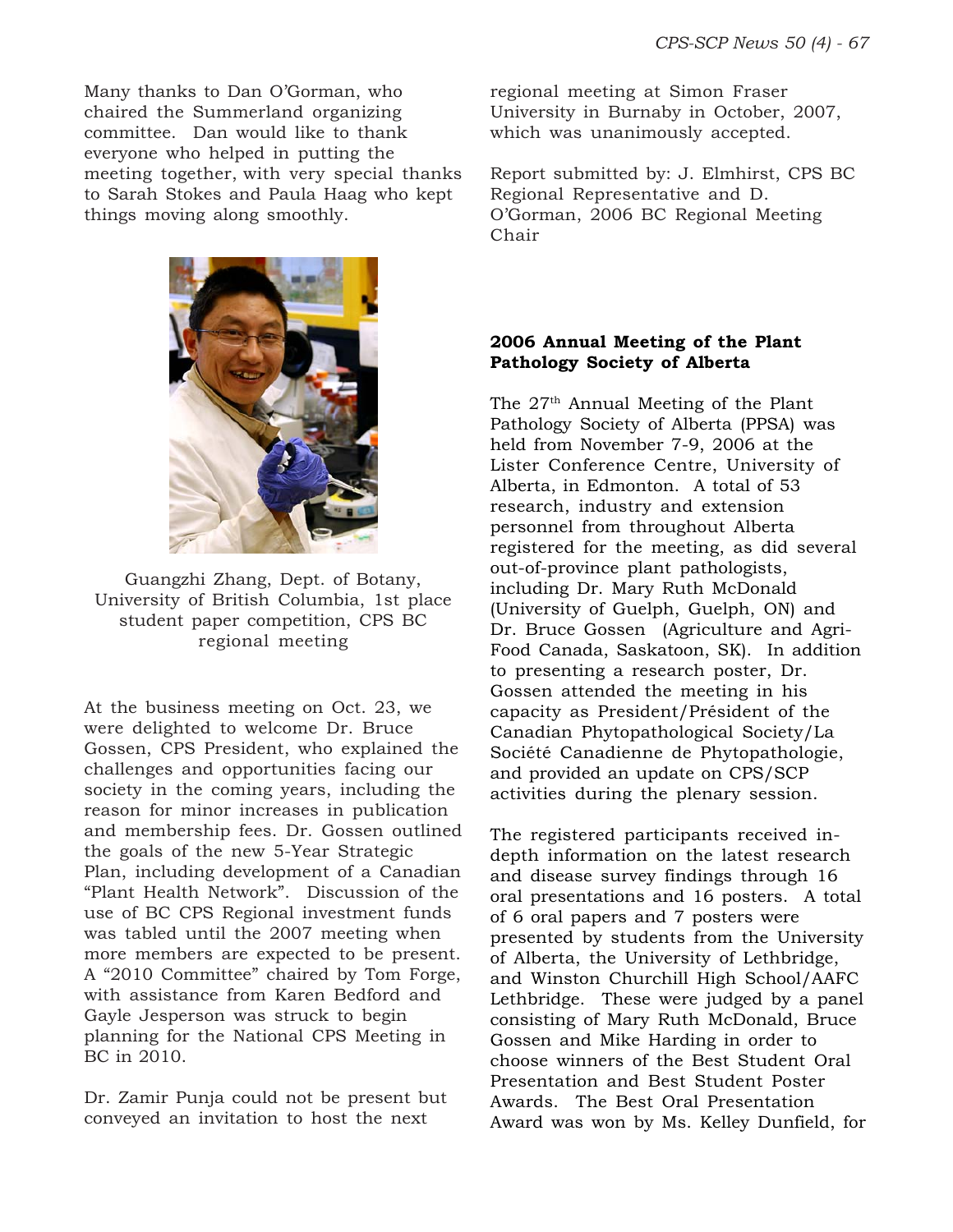her oral paper entitled *Characterization of PR 10.4 transgenic Brassica napus* (supervisor: Dr. N. Kav, University of Alberta). The winner of the Best Poster Award was Mr. Yue Liang, for his poster entitled *Proteome-level changes in Brassica napus infected by Sclerotinia sclerotiorum* (supervisors: Drs. N. Kav and S.E. Strelkov, University of Alberta). An honourable mention was given to Mr. Brent Puchalski, for his poster *Fungal proteins involved in the interaction between wheat and the snow mold fungus* (supervisor: Dr. A. Laroche, AAFC Lethbridge). In addition, Mr. Yong Min Kim was awarded the PPSA Graduate Student Scholarship in recognition of academic excellence at the University of Alberta. These awards were presented at the annual meeting banquet.

A highlight of the business meeting included the selection of Denise Orr, Agriculture and Agri-Food Canada, Lacombe, as an honorary life member of the PPSA, based on her long-standing service to the Society since its inception. The 2007 annual meeting will be held in Lethbridge and the new officers of the Society will be: Denis Gaudet - President; Jian Yang - Vice-President; Andre Laroche - Secretary/Treasurer; Julie Bernier - Director, Northern Region; Shauna Kotschorek - Director, Central Region, and Mike Harding - Director Southern Region.

Submitted by: Steve Strelkov (Past-President)

#### **CPS - Saskatchewan Regional Meeting**

The Canadian Phytopathological Society-Saskatchewan Regional Meeting was held on December 4, 2006 from 1-5pm. There were approximately 50 people in attendance. We had 12 oral and 8 poster presentations. In addition, the current CPS President (Dr. Bruce Gossen) gave a 10 min presentation about issues related to the Society in general. Five students entered the Best Student Oral Competition and three students competed for Best Student Poster. Ms. Faye Dokken received the award for Best Student Oral presentation. Faye is just completing her MSc degree in the Department of Applied Microbiology at the University of Saskatchewan under the supervison of Dr. Louise Nelson and co-supervised by Dr. Garry Peng of AAFC, Saskatoon Research Center. The title of her presentation was "Occurrence of *Ascochyta pisi* on field pea in Saskatchewan: by F.L. Dokken, S. Banniza, T. Warkentin, and R.A.A. Morrall." The Best Student Poster was given to Ms. Sally Vail, a PhD student in the Department of Plant Sciences at the University of Saskatchewan under the supervison of Dr. Bert Vandenberg. Sally's poster was titled "Development of a clonal propagation method to screen for resistance to *Colletotrichum truncatum* in *Lens* species: by S. Vail, S. Banniza and A. Vandenberg".

We look forward to another promising year!

Submitted by

Godfrey Chongo CPS-Saskatchewan Regional Representative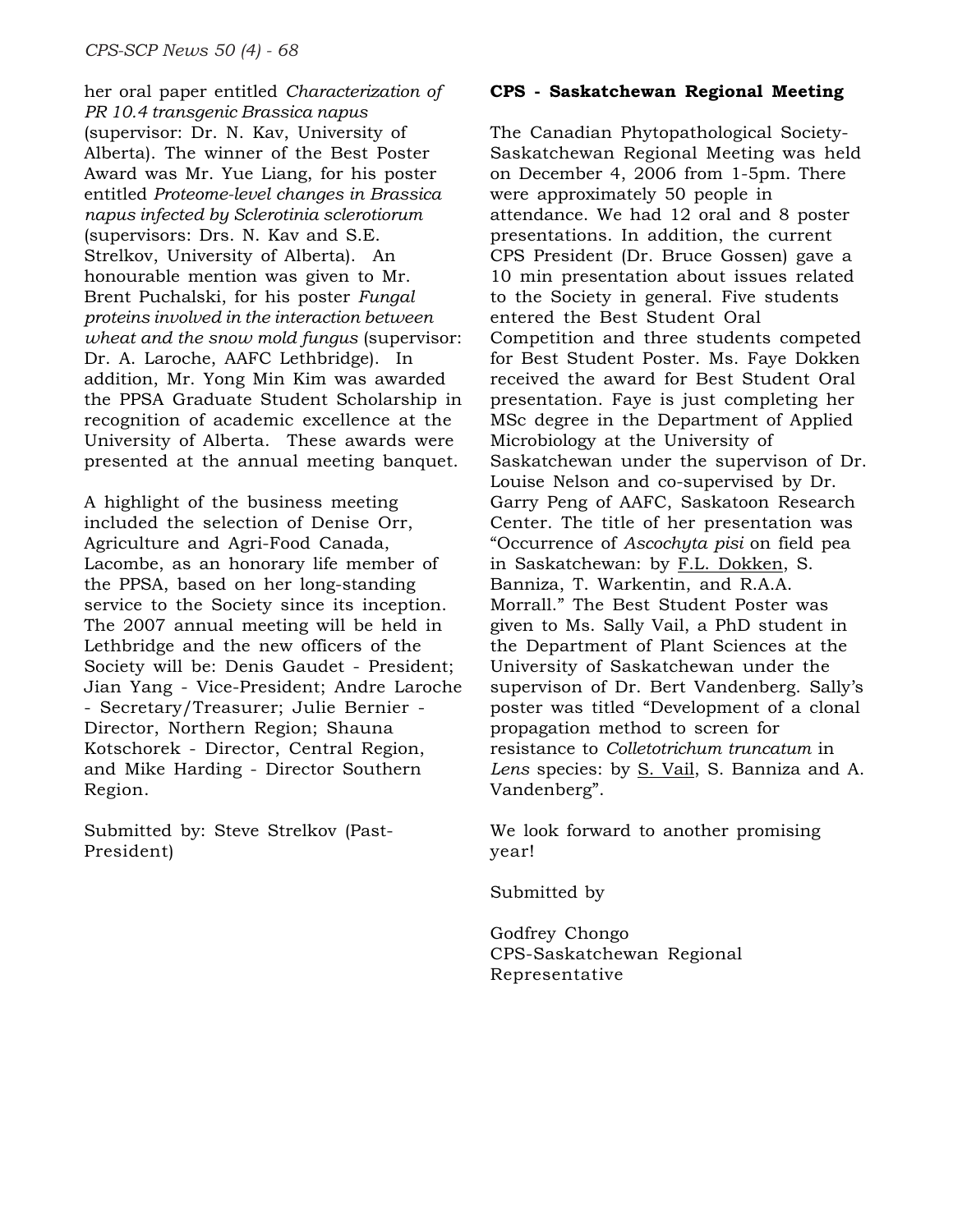#### **Manitoba CPS regional meeting minutes (December 04, 2006)**

The 2006 Manitoba Regional Meeting of the Canadian Phytopathological Society was held on December 04, 2006, at the Cereal Research Centre (Agriculture and Agri-Food Canada), Winnipeg Manitoba. Thirty-four people attended the event.

The meeting started at 9:00am with registration, coffee and donuts.

In this meeting, scientists first provided disease updates in Manitoba as follows:

- Brent McCallum: Leaf and strip rusts.

- Tom Fetch: Wheat/barley stem rust,

- Jeannie Gilbert: Fusarium head blight and leaf spot

- Jeannie Gilbert on behalf of Andy Tekauz: Winter wheat, oat, barley,

- James Chong: Crown rusts,
- Steve Haber: Viral diseases,
- Khalid Rashid: Flax and sunflower

Then the program proceeded with 13 oral presentations, of which 8 were presented by graduate students.

In the student presentation competition:

- Mr. X.W. GUO (supervisor: Dr. D. Fernando, Dept. Plant Science, University of Manitoba) won the first prize. He got a free CPS membership and a \$50 check. His presentation was: Chemotype Diversity of *Fusarium graminearum* Isolates in Manitoba.

- Ms. Kate BERGEN (supervisor: Dr. Neil Holiday, Dept. Entomology, University of Manitoba) won the second place. She got a free CPS membership and a copy of "Diseases of Field Crops in Canada". Her presentation was titled: Effects of Induced Systemic Resistance on Insect Pests of Canola.

- Ms. Carrie SELIN (supervisor Dr. T. de Kievit, Dept. of Microbiology, University of Manitoba) won the third place. She got a free CPS membership. The title of her presentation was: *Pseudomonas chlororaphis* PA23 biocontrol is dependent upon a novel transcriptional regulator called PtrA.

At the business meeting, after presentation of the financial report, discussion was initiated on items included in the CPS strategic plan, in order to see how these could be approached. These items included:

- Meeting with other societies or CPS sections: next year, the MB section will try to meet with the MB society of Biologists, and in a few years with the Western Forum on Pest Management and associated Western Committee on Plant Disease.

- Website for the regional section. Dr. Steve Haber was nominated to take the lead on website arrangements.

The meeting was adjourned at 4:00pm. Special thanks to the CPS for their annual contribution, The Cereal Research Centre for allowing the access to the meeting facilities, Dr. Tom Fetch for room and audiovisual arrangements, and Mr. Lorne Adam, Dr. A. El Hadrami, Mrs. Maria Antonia Henriquez, and Mrs. Hassna Alkher for helping with the registration, food and coffee arrangements.

Respectfully submitted,

Dr. Fouad Daayf CPS MB Regional Representative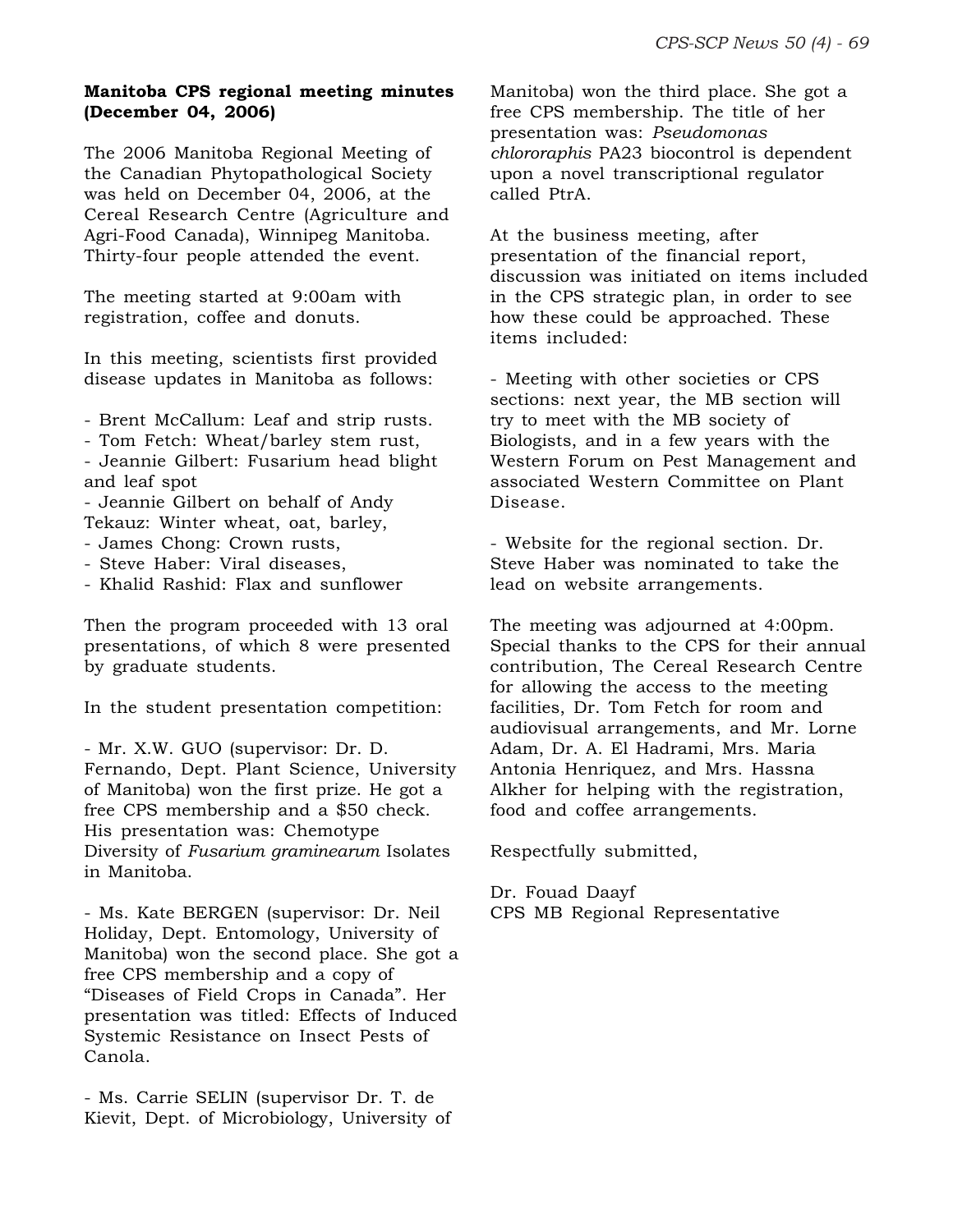# **International Meetings**

#### **First International** *Ascochyta* **Workshop on Grain Legumes July 2-6, 2006, Le Tronchet, France**

The first international *Ascochyta* workshop on grain legumes took place July 2-6, 2006 in Le Tronchet, France, a village between Rennes and Saint Malo on the eastern edge of Brittany. It was held at L'Hostellerie Abbatiale, a picturesque

converted monastery now used as a hotel and location to hold retreats. The conversions include a swimming pool, en-suite bathrooms and an extremely well serviced dining room, but not air conditioning! Brittany has not traditionally been thought of as a place



Enjoying the First International *Ascochyta* Workshop on Grain Legumes. Around the table, from left to right: Alain Baranger, Anne Constance, Randy Kutcher, Robin Morrall, Barb Morrall, Susan Gossen, Bruce Gossen

where air conditioning is needed, so the daily 30<sup>o</sup>+ temperatures reminded workshop participants that global warming is taking place.

Just over 60 scientists from 18 countries attended the workshop, which included oral sessions and posters on pathogen biology, host resistance, epidemiology and integrated disease management. Each oral session was initiated by a keynote address in which the speaker gave a wideranging comparative review of legume *Ascochyta* spp. These reviews, plus a few other oral presentations, will be published

in the European Journal of Plant Pathology later in 2007, thus providing a very useful service to people working on *Ascochyta*.

Canada was well represented at the workshop with eight participants, a number exceeded only by France (16) and Australia (11). All eight from Canada (Sabine Banniza, Lone Buchwaldt, Bruce Gossen, Randy Kutcher, Robin Morrall, Bunyamin Tar'an, Abebe Tullu and Tom Warkentin) were from Saskatchewan. This is no surprise since Saskatchewan has about 85% of all pulse crop acres in

> the country and is also the world's largest exporter of lentils!

Kudos to our hosts, the local organizing committee (Alain Baranger, Christophe Le May, Caroline Onfroy, Anne Schneider, Alexandra Schoeny and Bernard Tivoli), for the fabulous job they did in arranging the workshop. They chose a location

isolated from the bright lights of the city to make sure that we concentrated on our work, but they did not neglect the social and gastronomic side. The workshop included a half day excursion to the Mont St. Michel and Saint Malo, three splendid meals a day, a seemingly unending supply of wines and cider, and a wind-up banquet with a group of traditional Breton musicians and folk dancers.

Our hosts are also to be thanked and congratulated for seeing the workshop to completion under very trying conditions. Sadly one participant, Bob Henson from North Dakota State University, died of a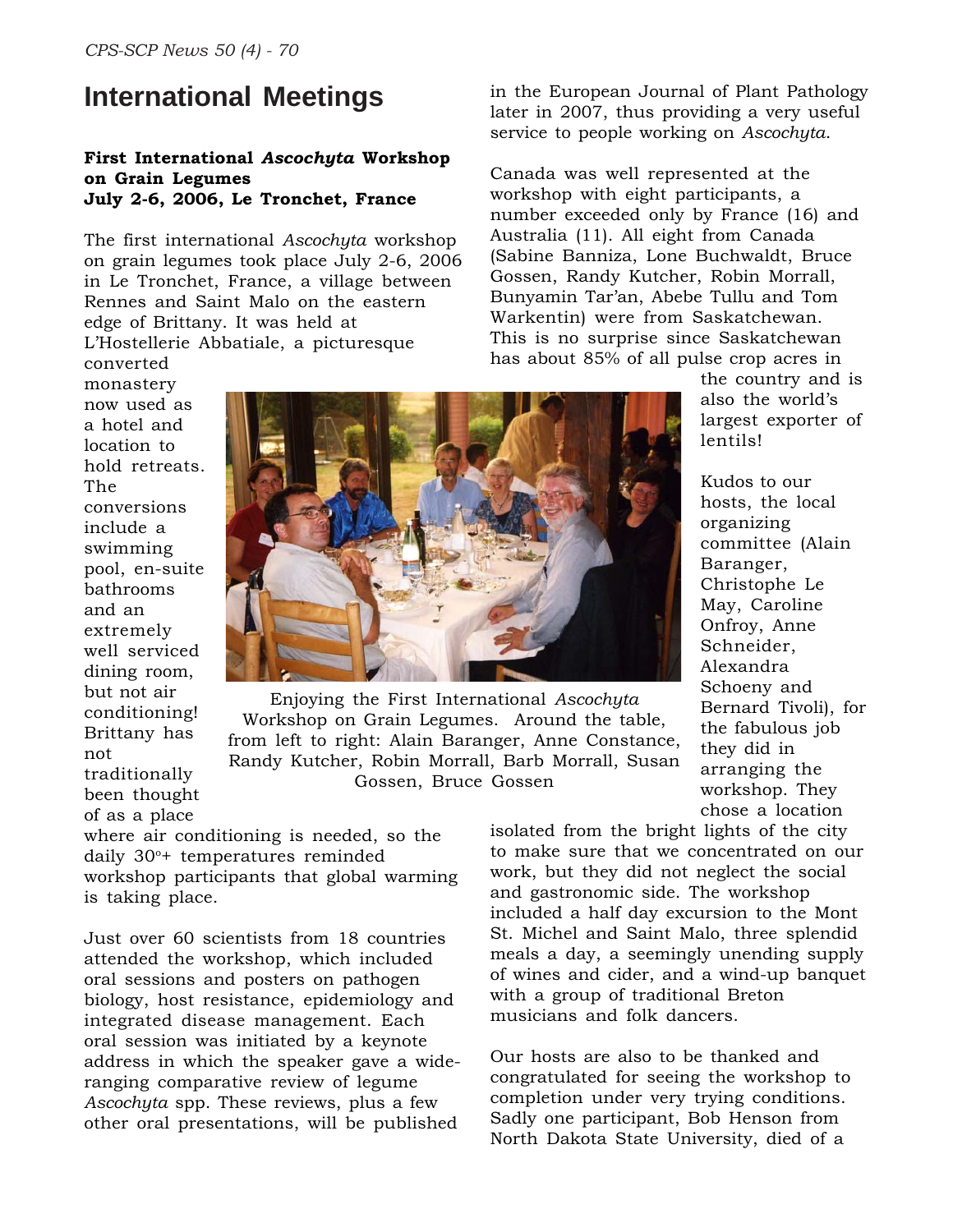heart attack during the very first presentation on July 3. Needless to say, dealing with the formalities of such an event and maintaining the momentum of the workshop placed a huge additional burden on our hosts and required considerable fortitude.

Robin Morrall

# **Announcements**

#### **Call for Student Newsletter Volunteers**

We are currently attempting to establish a student network within CPS-SCP and are recruiting volunteers for participation in the development of a student e-bulletin. The e-bulletin will consist of a newsletter, which will be e-mailed to CPS-SCP students in pdf format on a quarterly basis. The goal of this project is to encourage conversation amongst student members of the society by providing a more student-friendly forum to do so. The newsletter will also contain quarterly updates on hot topics in plant pathology, information regarding scholarship, graduate, and job opportunities, and information on upcoming events.

If you are interested in volunteering or have ideas for the newsletter, please contact Angela Orshinsky at aorshins@uoguelph.ca or Alyson Prokop at mprokop@uoguelph.ca.

#### **Société de protection des plantes du Québec**

#### **CONGRÈS 2007**

La Société de protection des plantes du Québec (SPPQ) tiendra son prochain congrès annuel les 31 mai et 1<sup>er</sup> juin 2007 à Rivière-du-Loup. Le thème du symposium est « Du laboratoire à l'application, du rêve à la réalité / From the laboratory to marketing, when the dream becomes a reality » Pour information voir le site http:// www.sppq.qc.ca/congres.htm ou communiquez à l'adresse suivante : congres2007@sppq.qc.ca

#### **CPS takes on hosting the Pest Management Research Reports**

The Pest Management Research Report (PMRR) is a periodical published to facilitate the rapid exchange of information on Integrated Pest Management (IPM), among those involved in research and advisory services on IPM, of plant diseases and insect pests in the agri-food sector of Canada. The PMRR represents all aspects of pest management, including cultivar reaction, management responses, and pesticide efficacy. They are often used to support the registration of pest control methods and products.

In the past, the reports were focused primarily on pesticides, but the aim is now broader based. In the coming year we will work to encourage a broader base of reports on IPM, especially submissions on non-pesticide aspects of IPM. We will also investigate the potential of adding sections of interest to the forestry sector. With the assistance of the CPS membership, this publication can become an even more useful resource.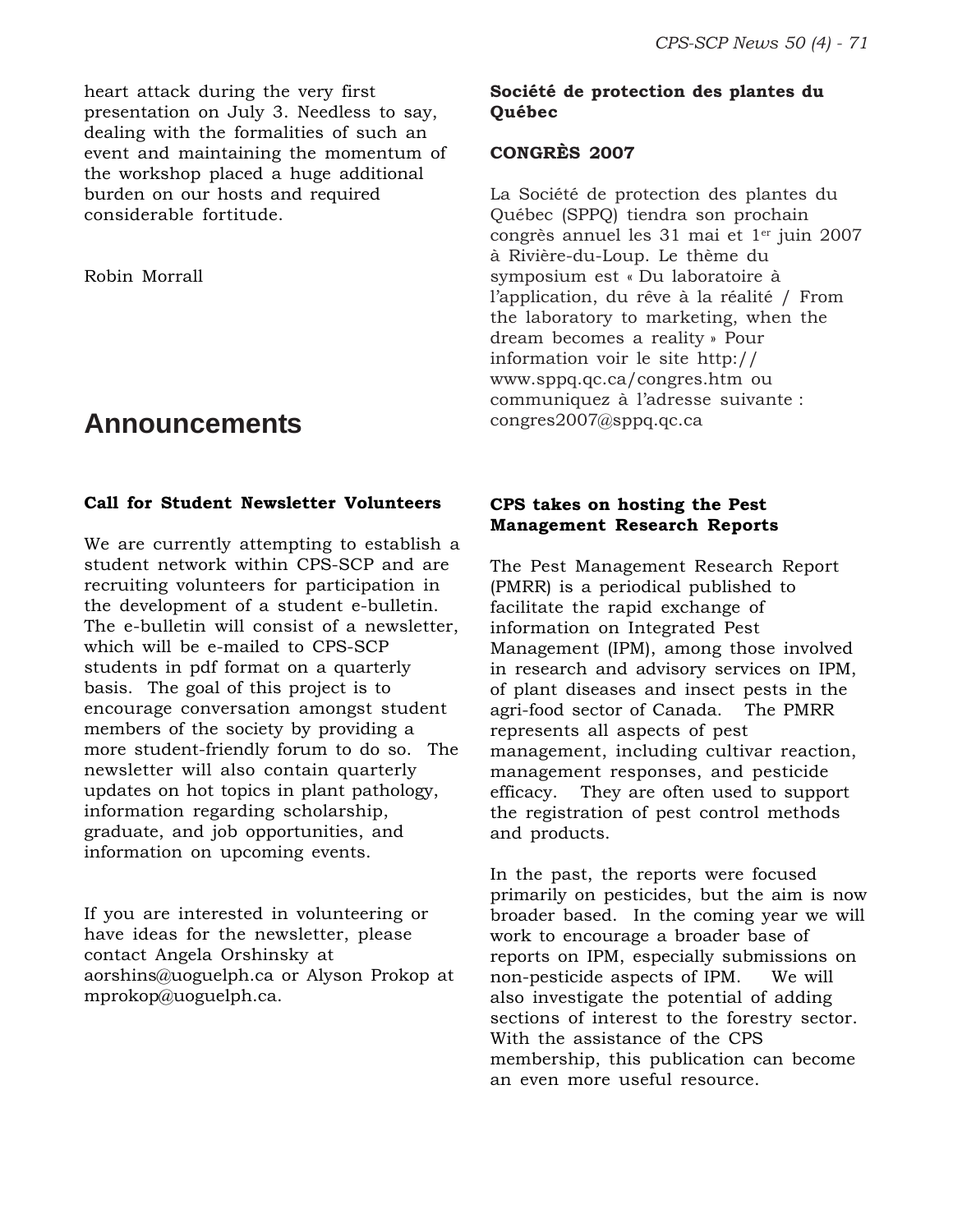The PMRR was originally published by Agriculture and Agri-Food Canada and then the Canadian Agricultural Research Council's Expert Committee on Pest Management. With the recent closure of CARC, the CPS has taken up the publication of the PMRR, in conjunction with the Entomological Society of Canada. The PMRR will continue to be published annually, in electronic format, with reports in either English or French, according to author preferrence.

The Pest Management Research Reports, since 1991, can be downloaded through a new addition to the publication section of CPS website ( http://www.cps-scp.ca/ publications.htm ).

If you have not received the call letter for the 2006 PMRR please contact the Editor in Chief of the PMRR, Andrea Labaj at labaja@agr.gc.ca or the CPS editor for the PMRR, Richard Martin at martinra@agr.gc.ca. The deadline for submission to the PMRR section editors is January  $25<sup>th</sup>$ , 2007. For this year the format will be as in past years. However, we will investigate refinements to the format to reflect the broad nature of IPM studies that the reports should represent.

Information on the occurrence and severity of plant disease in Canada and on the assessment of losses from diseases will continue to be published in the Canadian Plant Disease Survey, with Robin Morrall as the national coordinator. There is however a section in the PMRR relating to surveys and outbreaks of insects and mites to fill the historical information gap left by the loss of the Canadian Agricultural Insect Pest Review.

Submitted Richard Martin

#### **CPS Membership Renewal and fees are due by January 31, 2007.**

Letters with membership renewal forms were mailed to all present members in mid November. The forms are also available at the CPS website: http:// www.cps-scp.ca/ membershipapplication.htm. Please renew your membership for 2007 promptly by filling the renewal form and send your cheque or money order payable to Canadian Phytopathological Society, or include your credit card type and number on the form. This will ensure that we get your current address and information, and that you receive the CPS Newsletter and CJPP journal on time. Renewal after January 31, 2007 will be assessed a late fee of \$15.00. Please encourage your colleagues and students to renew their membership or apply for new membership. Emeritus Members please send the form with your current address to ensure that you continue receiving the CPS-SCP newsletter.

Khalid Y. Rashid, Ph.D. CPS Membership Secretary Agriculture and Agri-Food Canada Morden Research Station Unit 100 - 101 Route 100 Morden, Manitoba Canada R6M 1Y5 Telephone: 204-822-7220 Facsimile: 204-822-7207 krashid@agr.gc.ca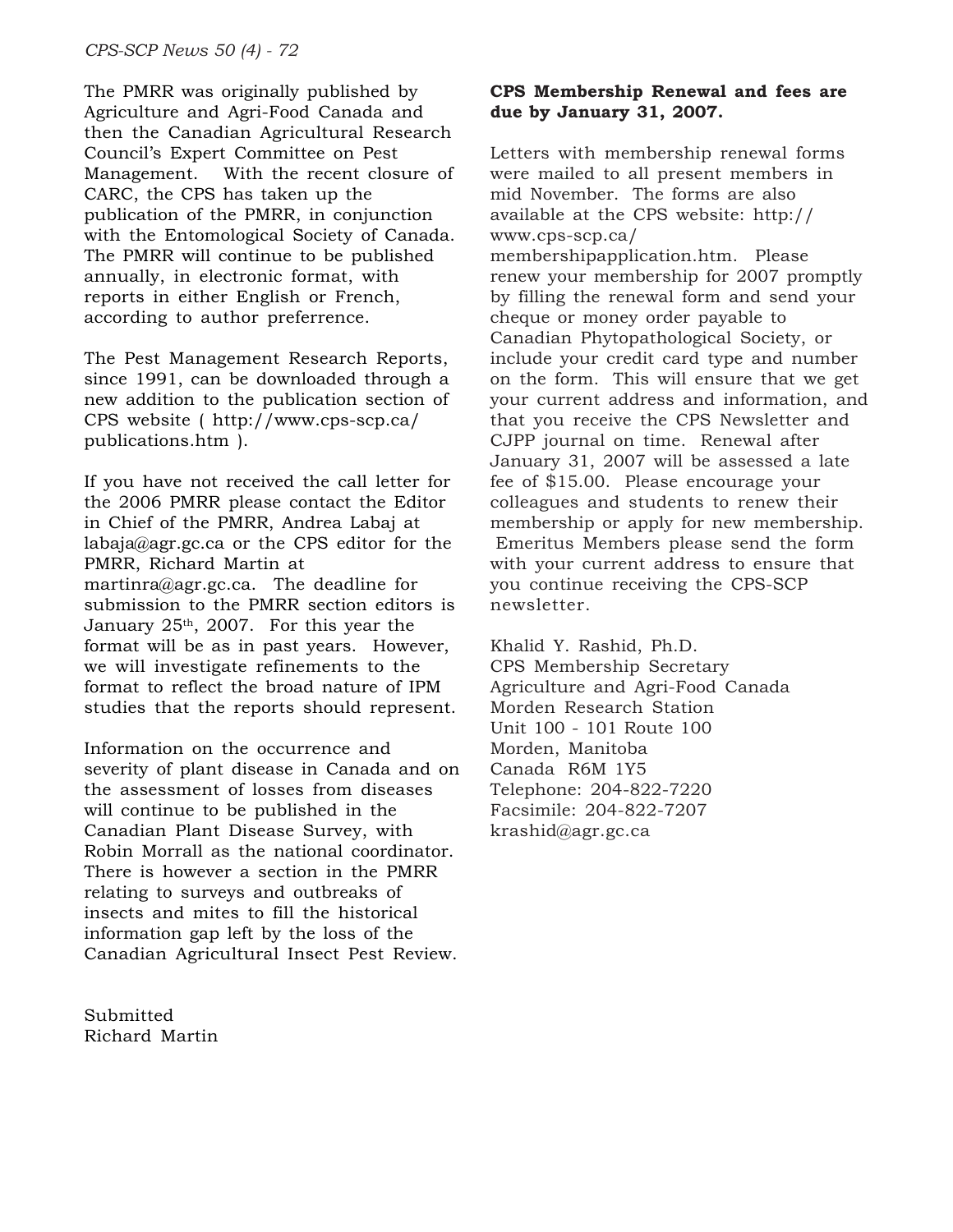

## **Join us in Saskatoon, Saskatchewan for Plant Canada 2007**

### **Important Dates**

Conference Dates: JUNE 10-14, 2007 Abstract Submissions: BY APRIL 5, 2007 Early Registration: BY APRIL 5, 2007 Free Night Contest: BY APRIL 5, 2007

Accommodations Deadline: BY APRIL 30, 2007

The conference website with detailed information will be posted in mid January 2007 on www.plantcanada.ca.

Conference planning is well in hand. The scientific program is now finalized and has some great topics and excellent speakers. In addition, the social program is sure to delight.

Be sure to check out the meeting!

### **FINANCIAL & ORGANIZATIONAL SUPPORT FOR PLANT CANADA 2007**